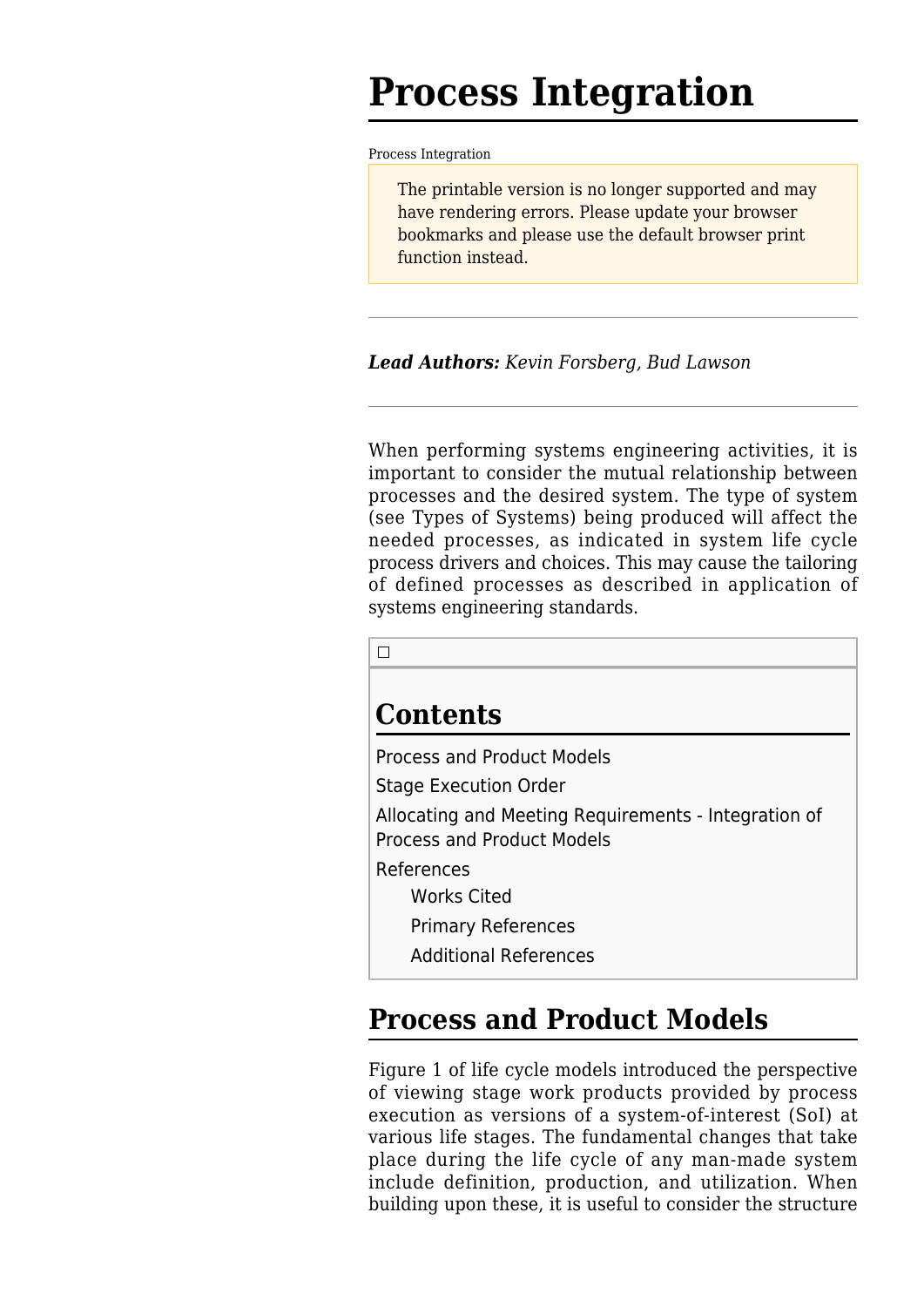of a generic process and product life cycle stage model as portrayed in Figure 1 below.



**Figure 1. Generic (T) Stage Structure of System Life Cycle (Lawson 2010).** Reprinted with permission of Harold "Bud" Lawson. All other rights are reserved by the copyright owner.

The (T) model indicates that a definition stage precedes a production stage where the implementation (acquisition, provisioning, or development) of two or more system elements has been accomplished. The system elements are integrated according to defined relationships into the SoI. Thus, both the process and product aspects are portrayed. The implementation and integration processes are followed in providing the primary stage results—namely, in assembled system product or service instances. However, as noted in [life](http://www.sebokwiki.org/wiki/Life_Cycle_Models) [cycle models,](http://www.sebokwiki.org/wiki/Life_Cycle_Models) the definition of the SoI when provided in a development stage can also be the result of first versions of the system. For example, a prototype, which may be viewed as a form of production or pre-production stage. Following the production stage is a utilization stage. Further relevant stages can include support and retirement. Note that this model also displays the important distinction between definition versus implementation and integration.

According to [ISO/IEC/IEEE 15288](http://www.sebokwiki.org/wiki/ISO/IEC/IEEE_15288) (2015), this structure is generic for any type of man-made SoI to undergo life cycle management. The production stage thus becomes the focal point of the (T) model at which system elements are implemented and integrated into system product or service instances based upon the definitions. For defined physical systems, this is the point at which product instances are manufactured and assembled (singularly or mass-produced). For non-physical systems, the implementation and integration processes are used in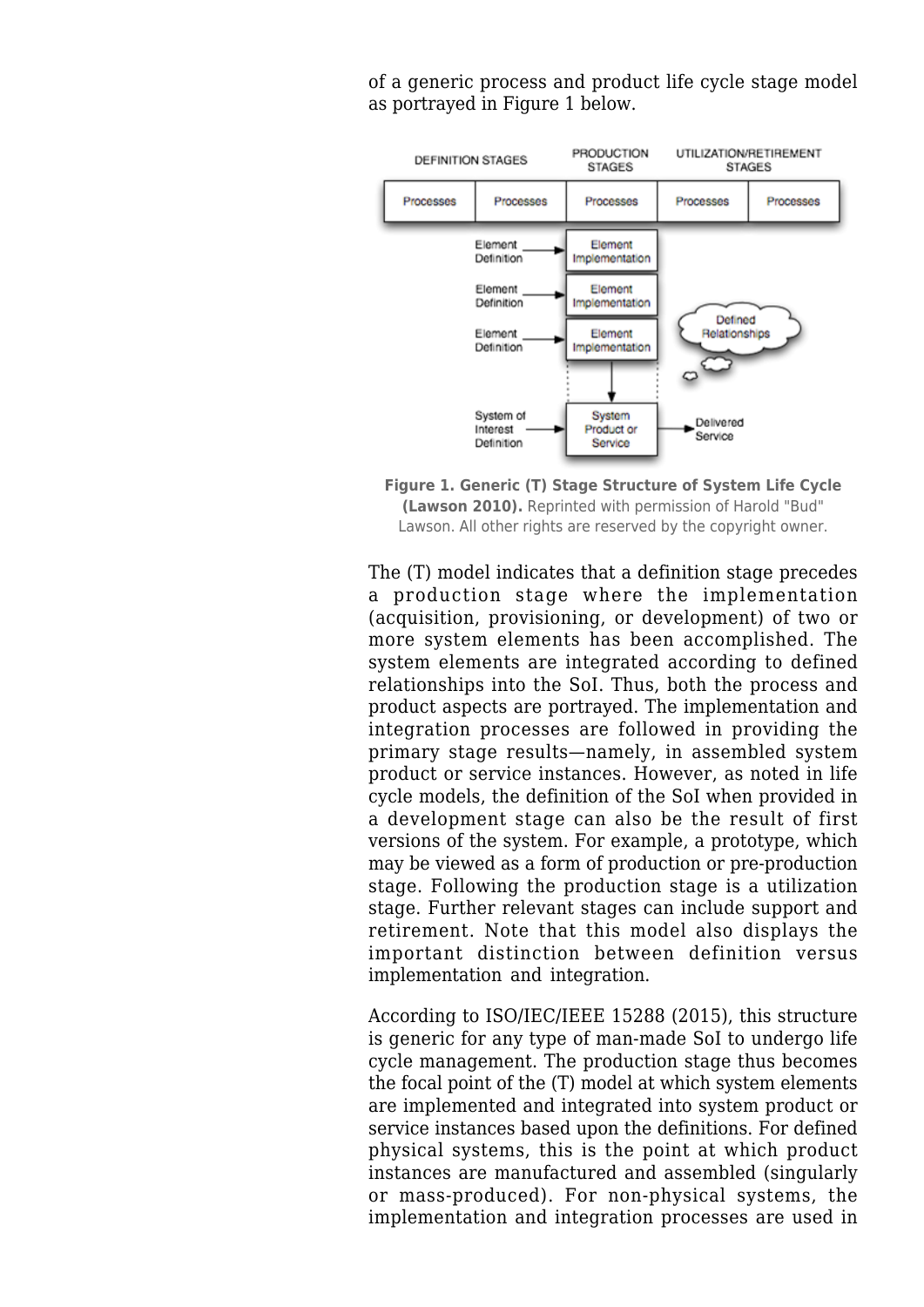service preparation (establishment) prior to being instantiated to provide a service. For software systems, this is the point at which builds that combine software elements into versions, releases, or some other form of managed software product are produced.

Using recursive decomposition, the implementation of each system element can involve the invocation of the standard again at the next lowest level, thus treating the system element as a SoI in its own right. A new life cycle structure is then utilized for the lower level SoIs.

This is illustrated in the Dual Vee model (Figures 2a and 2b). The Dual Vee model is a three-dimensional system development model that integrates product and process in the creation of the system and component architectures. It emphasizes

- concurrent opportunity and risk management;
- user in-process validation;
- integration, verification, and validation planning; and
- verification problem resolution.

When decomposition terminates according to the practical need and risk-benefit analysis, system elements are then implemented (acquired, provisioned, or developed) according to the type of element involved.



**Figure 2a. The Dual Vee Model (2a) (Forsberg, Mooz, Cotterman 2005).** Reprinted with permission of John Wiley & Sons Inc. All other rights are reserved by the copyright owner.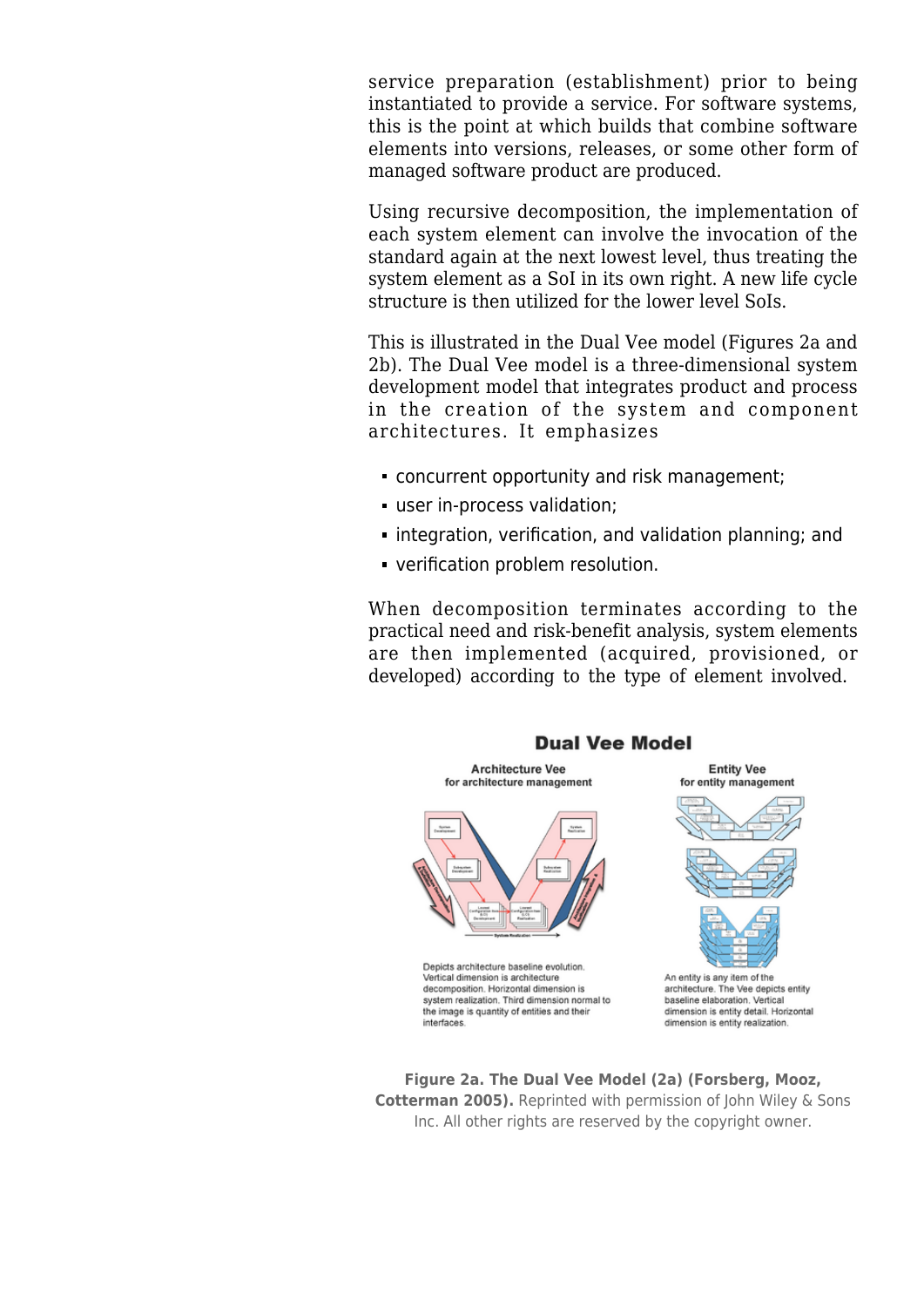### **Concurrent Architecture and Entity Development**



**Figure 2b. The Dual Vee Model (2b) (Forsberg, Mooz, Cotterman 2005).** Reprinted with permission of John Wiley & Sons Inc. All other rights are reserved by the copyright owner.

A practical aspect that can impact the process and product aspect is the decision to use off-the-shelf elements in commercial-off-the-shelf (COTS) form. In this case, further decomposition of the element is not necessary. The use of COTS elements (and their internally created neighbor or non-development item (NDI)) has become widespread, and they have proven their value. However, developers must make sure that the COTS product is appropriate for their environment.

A known flaw which occurs infrequently in normal use of the product in its intended environment may be benign and easily dealt with. In a new situation, it could have dramatic adverse consequences, such as those that occurred on the USS Yorktown Cruiser in 1998 (Wired News Contributors 1998). The customer mandated that Windows NT be used as the primary operating system for the ship. A *divide by zero* fault caused the operating system to fail, and the ship was dead in the water. It had to be towed back to port on three occasions.

Spiral models concurrently engineer not only process and product models, but also property and success models. Figure 3 shows how these models provide checks and balances, both at milestone reviews and as individual model choices are made. Methods and tools supporting this concurrent engineering are provided in "When Models Collide: Lessons from Software System Analysis" (Boehm and Port 1999), "Avoiding the Software Model-Clash Spiderweb" (Boehm, Port, and Al-Said 2000), and "Detecting Model Clashes During Software Systems Development" (Al-Said 2003).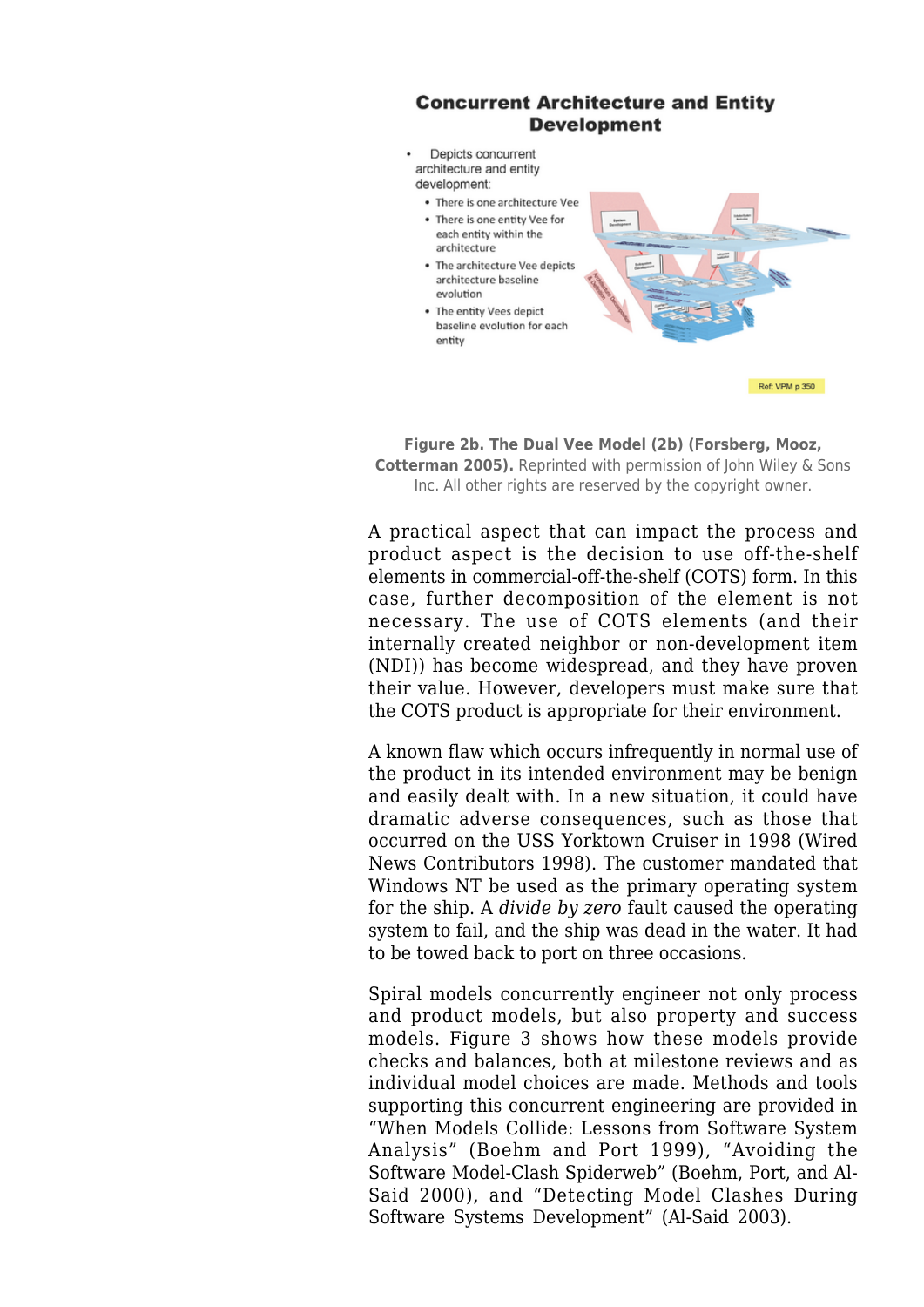

**Figure 3. Spiral Model Support for Process Models, Product Models, Success Models, Property Models (Boehm and Port 1999).** Reprinted with permission of © Copyright IEEE - All rights reserved. All other rights are reserved by the copyright owner.

For software systems, entry into the production stages is the point at which builds that combine software elements (code modules) into versions, releases, or some other form of managed software product are created. Thus, the major difference between systems in general and software systems is the slight variant of the generic model as presented in Figure 4.



**Figure 4. T-Model for Software System (Lawson 2010).** Reprinted with permission of Harold "Bud" Lawson. All other rights are reserved by the copyright owner.

## **Stage Execution Order**

A sequential execution of life cycle stages is the most straightforward. As presented in [System Life Cycle](http://www.sebokwiki.org/wiki/System_Life_Cycle_Process_Models:_Vee) [Process Models: Vee](http://www.sebokwiki.org/wiki/System_Life_Cycle_Process_Models:_Vee) and [System Life Cycle Process](http://www.sebokwiki.org/wiki/System_Life_Cycle_Process_Models:_Iterative) [Models: Iterative](http://www.sebokwiki.org/wiki/System_Life_Cycle_Process_Models:_Iterative), variants of the Vee model and the spiral model provide non-sequential models when practical considerations require a non-linear execution of life cycle stages. Building upon these two models, it is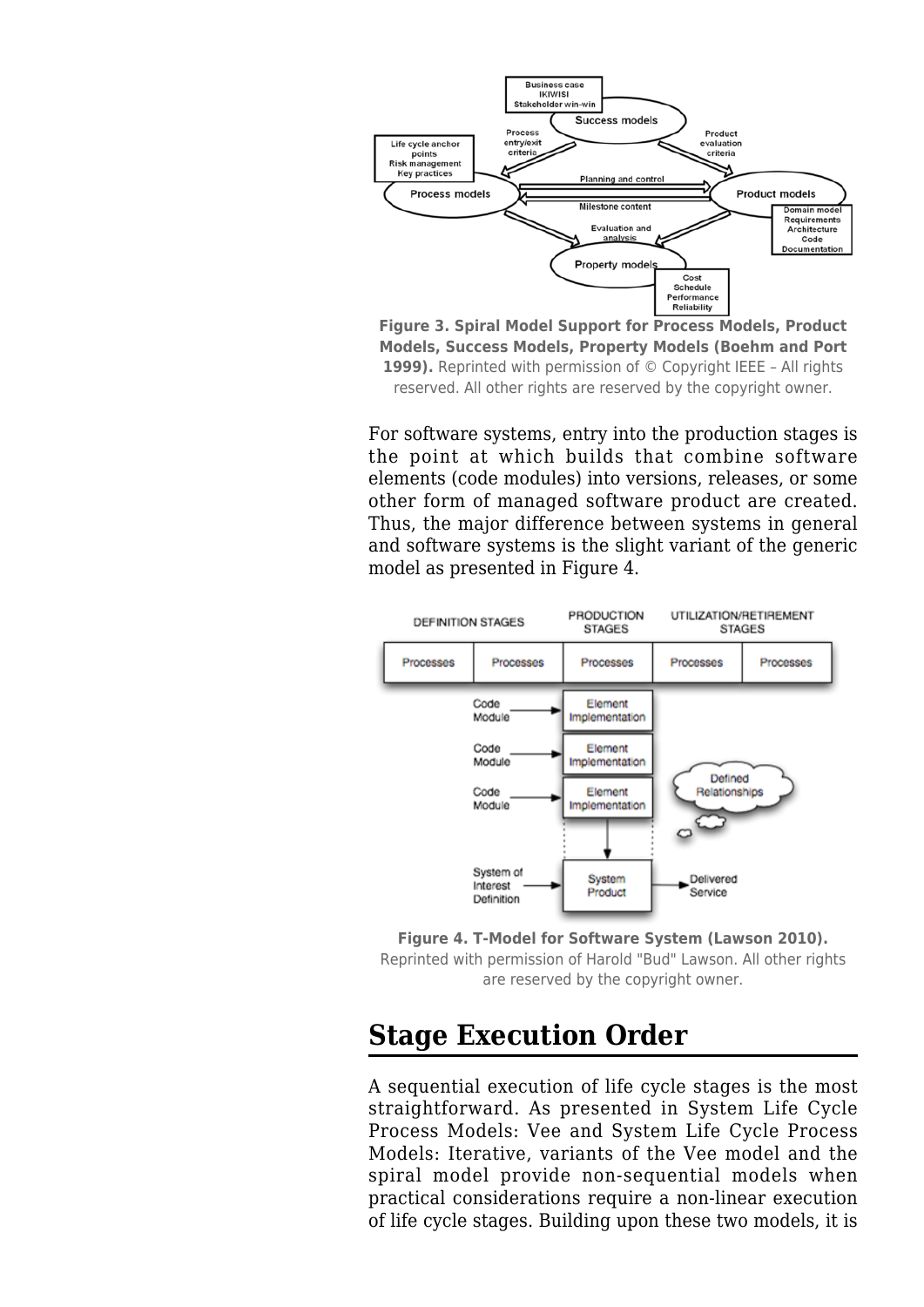important to note that various types of complex systems require that the stages of the life cycle model be revisited as insight (knowledge) is gained, as well as when stakeholder requirements change. The iterations may involve necessary changes in the processes and in the product or service system. Thus, within the context of the (T) stage model, various orderings of stage execution - reflecting forms of non-sequential stage ordering - can be conveniently described, as portrayed in Figure 5.





Each pattern of stage execution involves iteration of the previous stages, perhaps with altered requirements for the processes or the system. The heavy lines in Figure 5 denote the demarcation of the revisited end points. Three are iterative forms, for which several variants can be extracted:

1. **Iterative development** is quite frequently deployed in order to assess stakeholder requirements, analyze the requirements, and develop a viable architectural design. Thus, it is typical that the concept stage may be revisited during the development stage. For systems where products are based upon physical structures (electronics, mechanics, chemicals, and so on), iteration after production has begun can involve significant costs and schedule delays. It is, therefore, important to get it "right" before going to production. The early stages are thus used to build confidence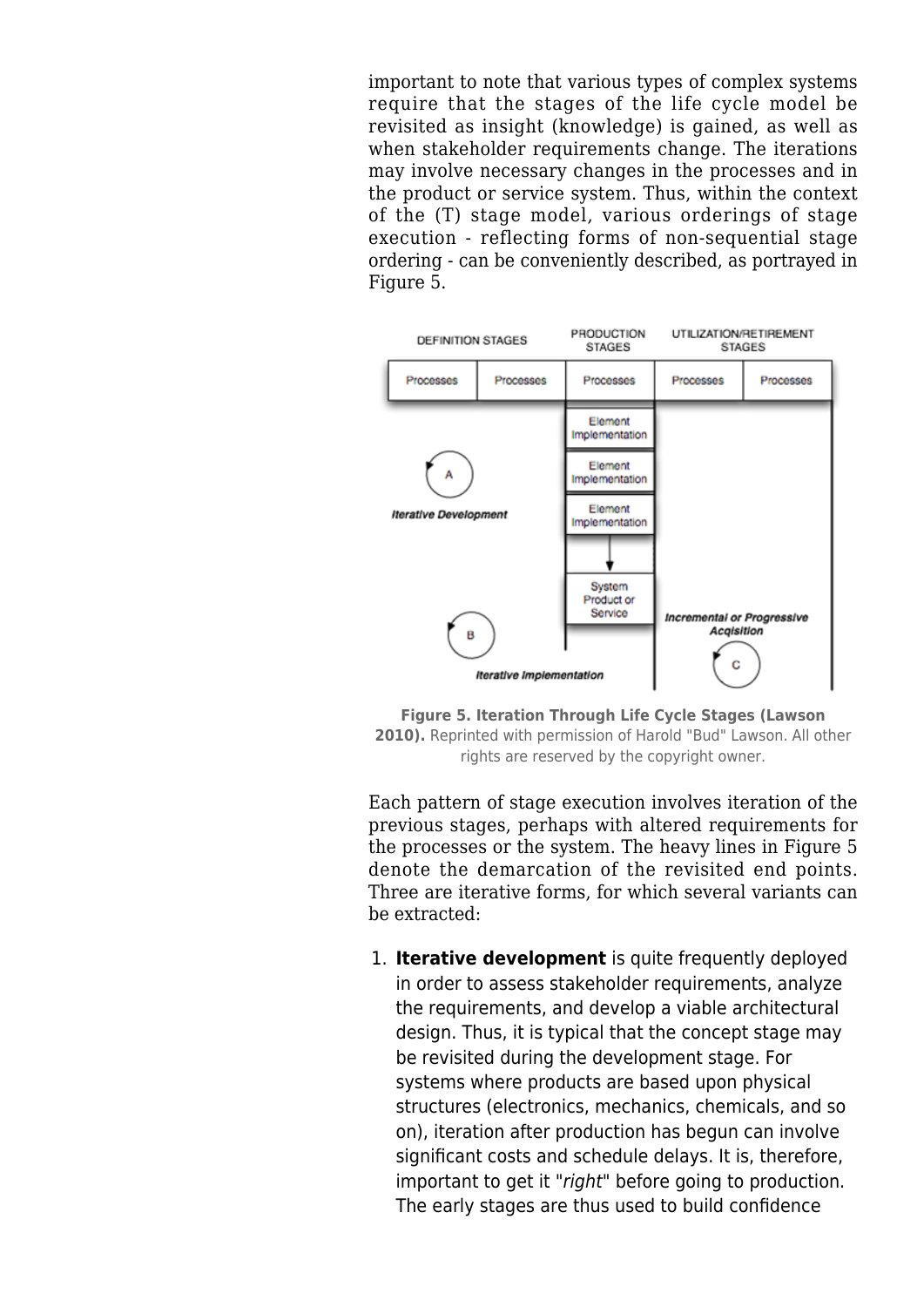(verify and validate) that the solution works properly and will meet the needs of the stakeholders. Naturally, such an approach could be used for software and human activity systems as well; however, due to their soft nature, it can be useful to go further by experimenting and evaluating various configurations of the system.

- 2. **Iterative development and implementation** involves producing (defining, implementing, and integrating) various versions of the system, evaluating how well they meet stakeholder requirements, perhaps in the context of changing requirements, and then revisiting the concept and/or development stages. Such iterations are typical within software system development, where the cost of production is not as significant as for defined physical systems. A variant of this approach is the spiral model, where successive iterations fill in more detail (Boehm and May 1998). The use of this approach requires careful attention to issues related to baseline and configuration management. In this approach, significant verification (testing) should be performed on software systems in order to build confidence that the system delivered will meet stakeholder requirements.
- 3. **Incremental or progressive acquisition** involves releasing systems in the form of products and/or services to the consumers. This approach is appropriate when structural and capability (functions) changes are anticipated in a controlled manner after deployment. The use of this approach can be due to not knowing all of the requirements at the beginning, which leads to progressive acquisition/deployment, or due to a decision to handle the complexity of the system and its utilization in increments—namely, incremental acquisition. These approaches are vital for complex systems in which software is a significant system element. Each increment involves revisiting the definition and production stages. The utilization of these approaches must be based upon well-defined, agreed relationships between the supplying and acquiring enterprises. In fact, the iteration associated with each resulting product and/or service instance may well be viewed as a joint project, with actor roles being provided by both enterprises.

In all of the approaches it is wise to use modeling and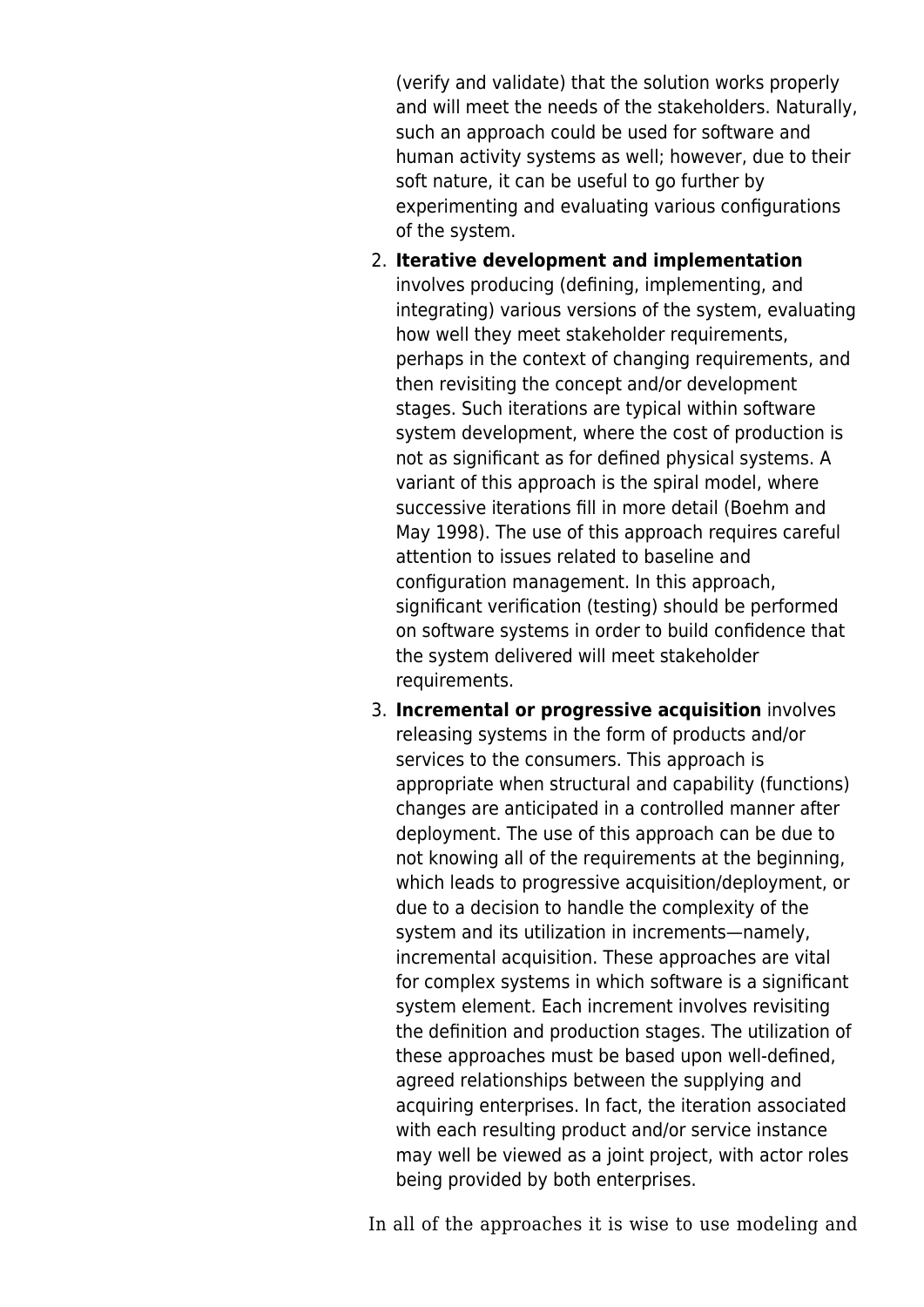simulation techniques and related tools to assist in understanding the effect of changes made in the complex systems being life cycle managed. These techniques are typically deployed in the earlier stages; however, they can be used in gaining insight into the potential problems and opportunities associated with the latter stages of utilization and maintenance (for example, in understanding the required logistics and help-desk aspects).

# **Allocating and Meeting Requirements - Integration of Process and Product Models**

Regardless of the order in which life cycle stages are executed, stakeholder requirements for the system, including changed requirements in each iteration, must be allocated into appropriate activities of the processes used in projects for various stages as well as to the properties of the elements of the product system or service system and their defined relationships. This distribution was illustrated in the fourth variant of Lawson's T-model as presented in [System Life Cycle](http://www.sebokwiki.org/wiki/System_Life_Cycle_Process_Models:_Iterative) [Process Models: Iterative](http://www.sebokwiki.org/wiki/System_Life_Cycle_Process_Models:_Iterative) and [System Life Cycle Process](http://www.sebokwiki.org/wiki/System_Life_Cycle_Process_Models:_Vee) [Models: Vee.](http://www.sebokwiki.org/wiki/System_Life_Cycle_Process_Models:_Vee)

Ideally, the project management team should implement proven processes that will integrate the technical process models with the project management product models to manage any of the processes discussed earlier, including incremental and evolutionary development. The processes shown are the project management flow, starting with the beginning of the development phase (Forsberg, Mooz, and Cotterman 2005, 201).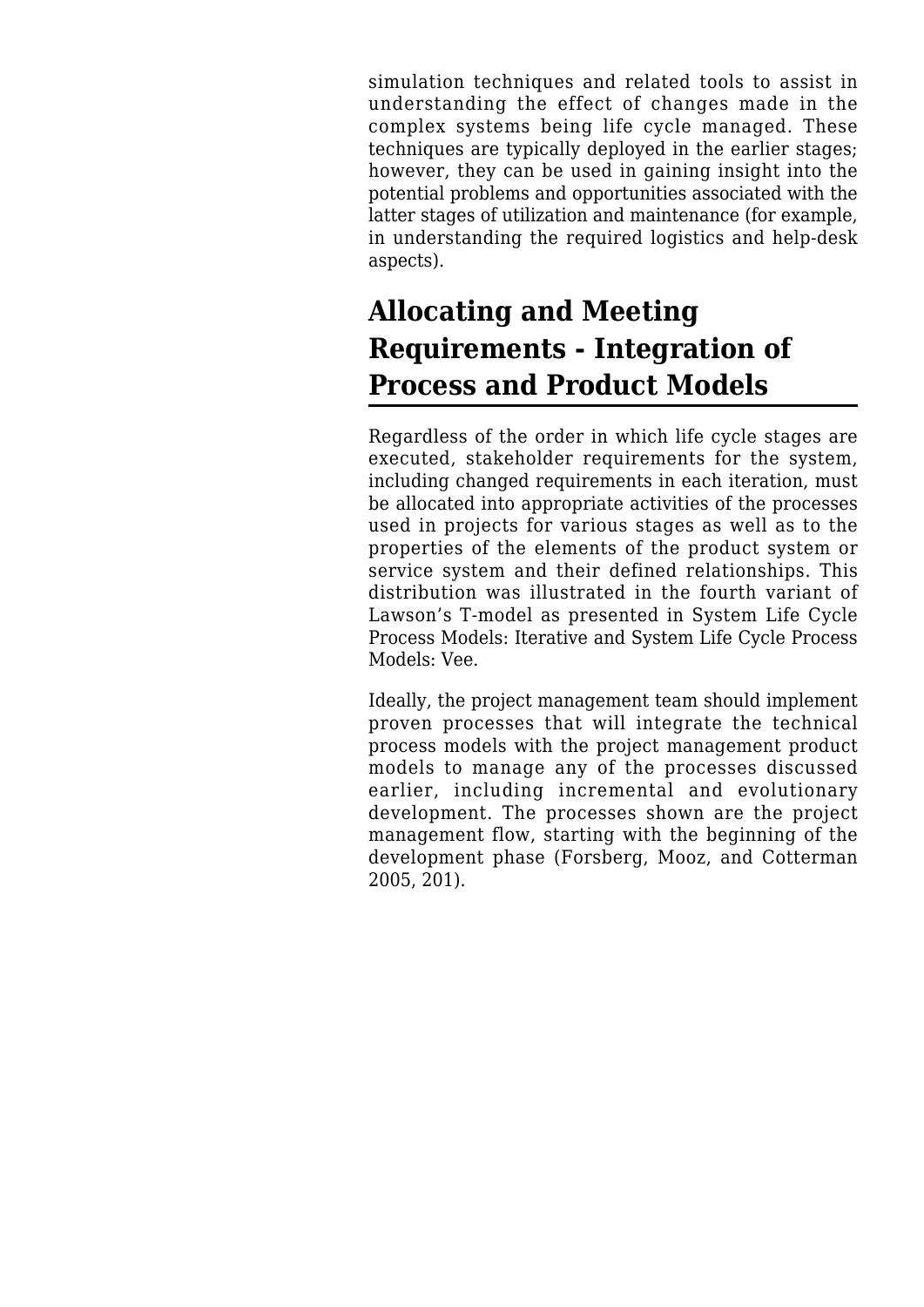### **Planning Process - Getting Started**



**Figure 6a. New Product Planning Process – Getting Started (Forsberg, Mooz, and Cotterman 2005).** Reprinted with permission of John Wiley & Sons Inc. All other rights are reserved by the copyright owner.

#### Master Schedule  $\Box$ Network Development - COW  $\begin{array}{c}\n\hline\n\text{2.0}\n\\
\hline\n\text{E1}\n\\
\hline\n\text{E2}\n\end{array}$  $10$  $\sqrt{3.0}$  $40$  $50$ Tasl B M 厘  $PPL$ ł 1321 **WBS Dictionary** 麠 圕 Task:  $21$ R 8 8 8 8  $|s|$  $22$   $S$   $S$ lask R= Respons<br>S= Support € Organization **Updated Task/ Responsibility Matrix Project Plans** · Computerized Project Network · Critical Path Determination and Analysis

**Planning Process - Solving the Problem** 

**Figure 6b. New Product Planning Process Solving the Problem (Forsberg, Mooz, and Cotterman 2005).** Reprinted with permission of John Wiley & Sons Inc. All other rights are reserved by the copyright owner.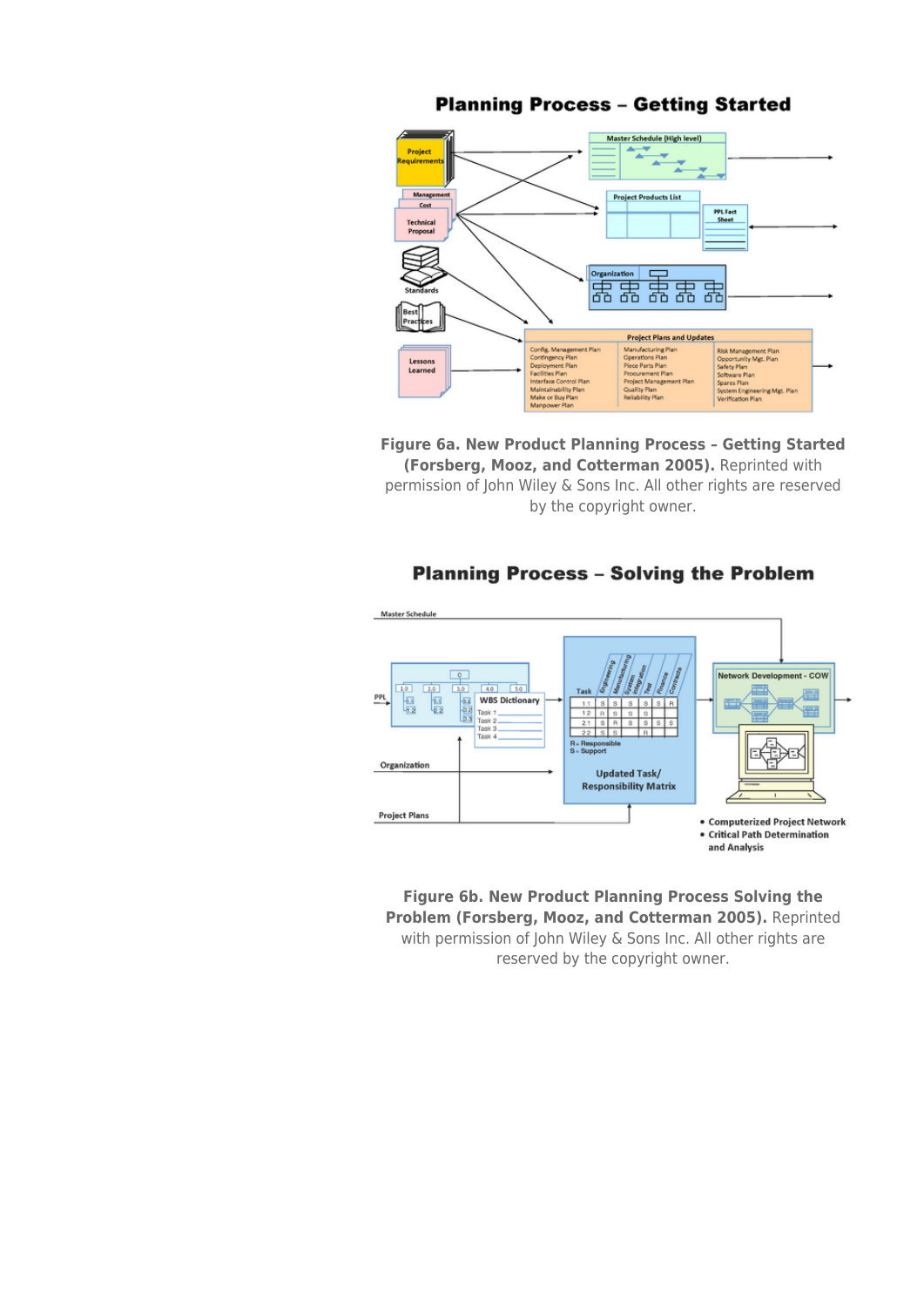# **Planning Process - Obtaining Commitment**



**Figure 6c. New Product Planning Process – Getting Commitment (Forsberg, Mooz, and Cotterman 2005).** Reprinted with permission of John Wiley & Sons Inc. All other rights are reserved by the copyright owner.

# **References**

## **Works Cited**

Boehm, B. and W. May. 1988. "A Spiral Model of Software Development and Enhancement." IEEE *Computer* 21(5): 61-72.

Boehm, B. and D. Port. 1999. "When Models Collide: Lessons From Software System Analysis." *IT Professional* 1(1): 49-56.

Boehm, B., J. Lane, S. Koolmanojwong, and R. Turner (forthcoming). *Embracing the Spiral Model: Creating Successful Systems with the Incremental Commitment Spiral Model.* New York, NY, USA: Addison Wesley.

Forsberg, K., H. Mooz, and H. Cotterman. 2005. *Visualizing Project Management.* 3rd ed. New York, NY, USA: J. Wiley & Sons.

ISO/IEC/IEEE. 2015.*[Systems and Software Engineering](http://www.sebokwiki.org/wiki/ISO/IEC/IEEE_15288)-- System Life Cycle Processes*. Geneva, Switzerland: International Organisation for Standardisation / International Electrotechnical Commissions.[ISO/IEC/IEEE 15288](http://www.sebokwiki.org/wiki/ISO/IEC/IEEE_15288):2015

Lawson, H. 2010. *A Journey Through the Systems Landscape.* London, UK: College Publications.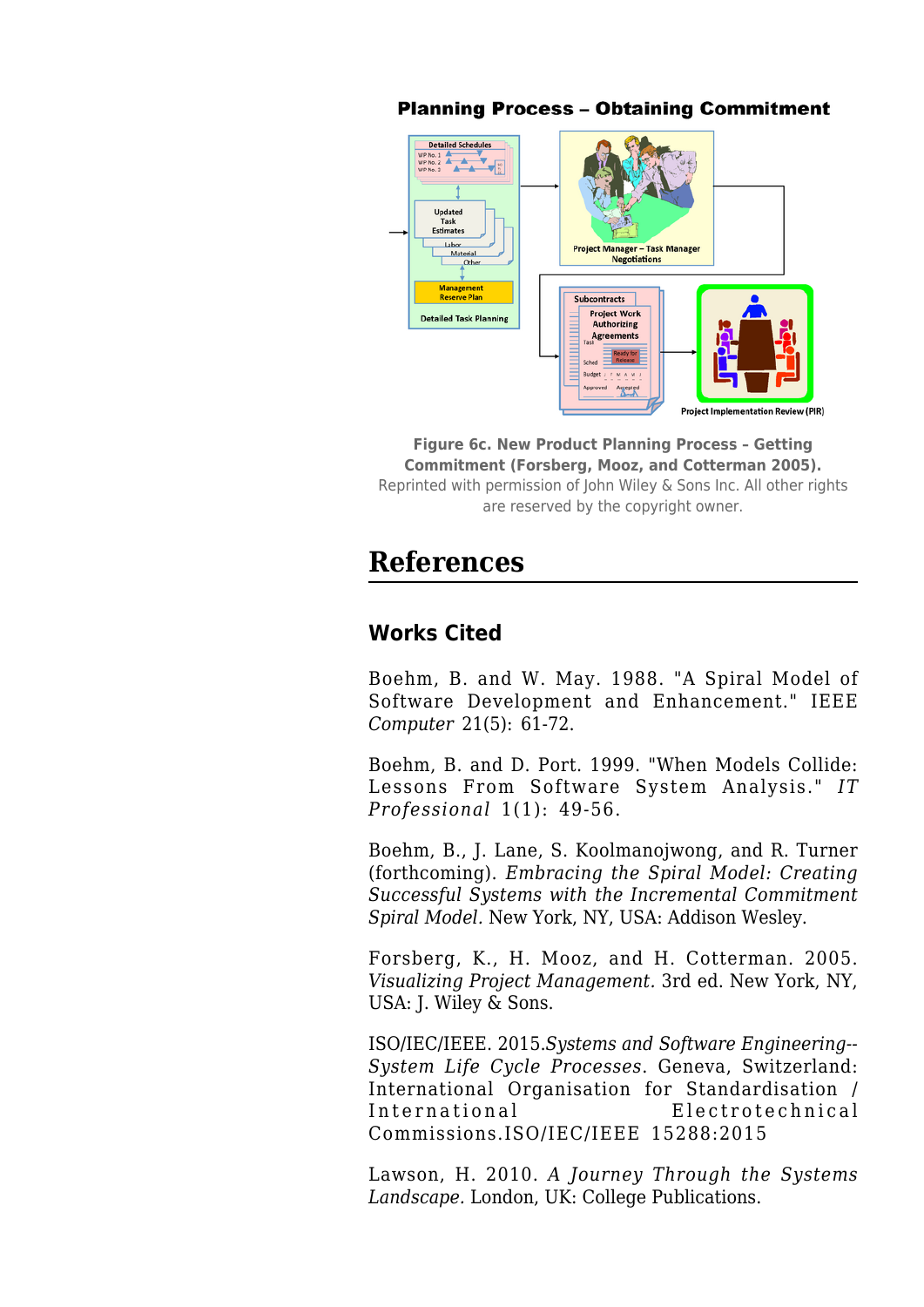Wired News Contributors. 2011. "Sunk by Windows NT," *Wired News*, last modified July 24, 1998. Accessed on September 11, 2011. Available at [http://www.wired.com/science/discoveries/news/1998/07](http://www.wired.com/science/discoveries/news/1998/07/13987) [/13987](http://www.wired.com/science/discoveries/news/1998/07/13987).

## **Primary References**

Boehm, B. and W. May. 1988. "[A Spiral Model of](http://www.sebokwiki.org/wiki/A_Spiral_Model_of_Software_Development_and_Enhancement) [Software Development and Enhancement](http://www.sebokwiki.org/wiki/A_Spiral_Model_of_Software_Development_and_Enhancement)." IEEE *Computer.* 21(5): 61-72.

Forsberg, K., H. Mooz, and H. Cotterman. 2005. *[Visualizing Project Management](http://www.sebokwiki.org/wiki/Visualizing_Project_Management),* 3rd ed. New York, NY, USA: John Wiley & Sons.

Lawson, H. 2010. *[A Journey Through the Systems](http://www.sebokwiki.org/wiki/A_Journey_Through_the_Systems_Landscape) [Landscape](http://www.sebokwiki.org/wiki/A_Journey_Through_the_Systems_Landscape).* London, UK: College Publications.

## **Additional References**

Al-Said, M. 2003. "Detecting Model Clashes During Software Systems Development." PhD Diss. Department of Computer Science, University of Southern California, December 2003.

Boehm, B., J. Lane, S. Koolmanojwong, and R. Turner. (forthcoming). *Embracing the Spiral Model: Creating Successful Systems with the Incremental Commitment Spiral Model.* New York, NY, USA: Addison Wesley.

Boehm, B. and D. Port. 1999. "Escaping the Software Tar Pit: Model Clashes and How to Avoid Them." *ACM Software Engineering Notes.* (January, 1999): p. 36-48.

Boehm, B. and D. Port. 1999. "When Models Collide: Lessons From Software System Analysis." *IT Professional.* 1(1): 49-56.

Boehm, B., D. Port, and M. Al-Said. 2000. "Avoiding the Software Model-Clash Spiderweb." IEEE *Computer.* 33(11): 120-122.

Lawson, H. and M. Persson. 2010. "Portraying Aspects of System Life Cycle Models." Proceedings of the European Systems Engineering Conference (EuSEC). 23-26 May 2010. Stockholm, Sweden.

[<sup>&</sup>lt; Previous Article](http://www.sebokwiki.org/wiki/System_Lifecycle_Process_Models:_Incremental) | [Parent Article](http://www.sebokwiki.org/wiki/System_Lifecycle_Models) | [Next Article >](http://www.sebokwiki.org/wiki/Lean_Engineering) **SEBoK v. 2.6, released 20 May 2022**